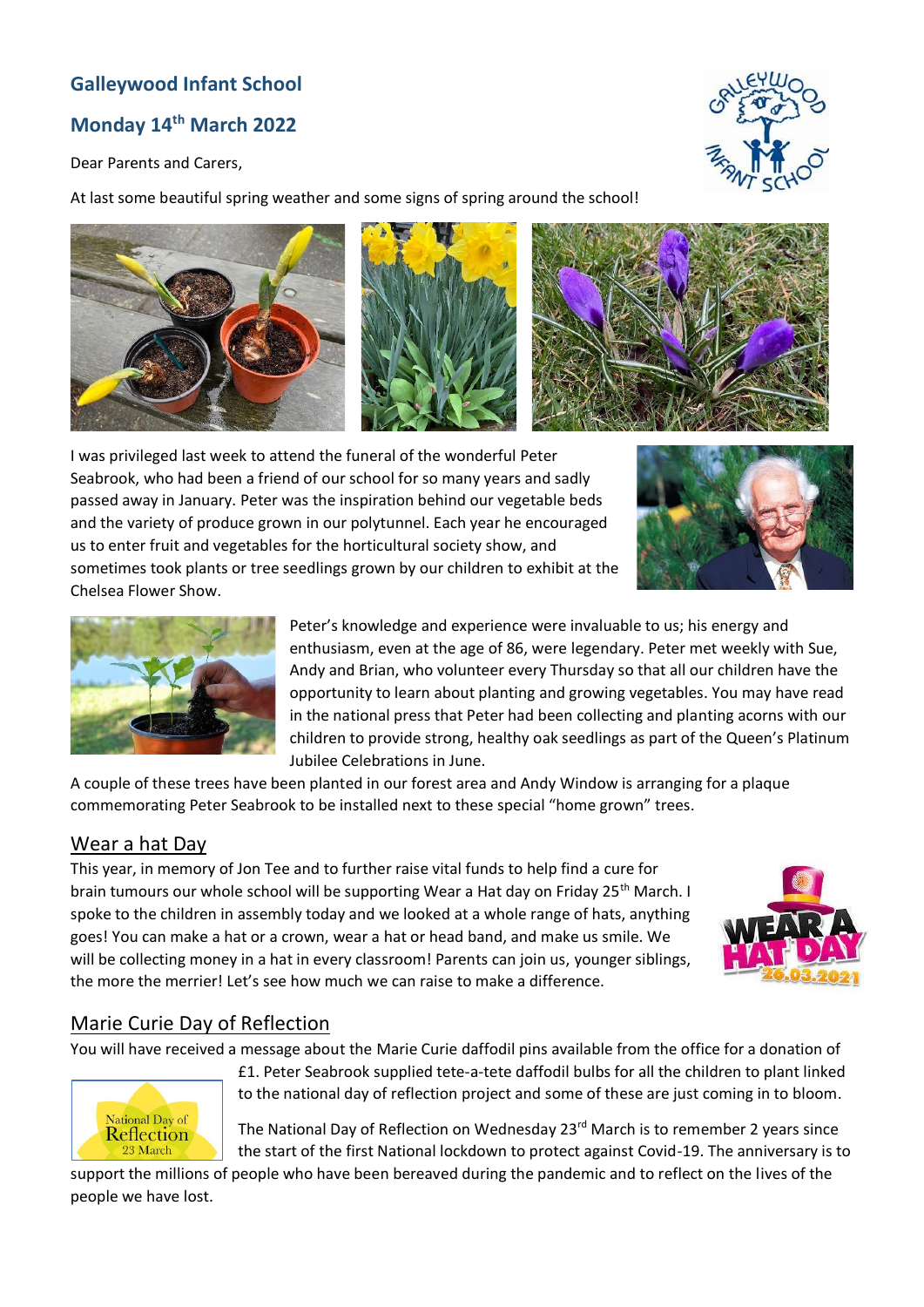# Solar panels

Many parents were concerned this week to see the return of scaffolding around the school, then reassured and delighted to hear that this is not for roof repairs, but for the installation of solar panels. The installation is now complete and the school have a login where staff and classes of children can see at any point in time how much energy we are consuming and what proportion is being generated by the panels. We shall show the children next week. This is a very exciting addition to the school, perfectly timed to follow our roof replacement and the worrying surge in energy prices.





### Book week and library trips

Thank you for your overwhelming support for World Book Day, celebrated here on Friday 4<sup>th</sup> March. The costumes were, as always, colourful, varied and inspired! During our World Book Day assembly on Friday morning children were chosen by class teacher to come and unwrap exciting packs of new books, fiction and information books, to be enjoyed in classrooms and then go into our beautiful library. GIPA continue to support the provision of wonderful books for the children, funding a pack of newly released books each month from Just Imagine.

All classes very much enjoyed the story café experience on Friday afternoon with the chance to share favourite books with their friends.

### Book Character Competition

Thank you to everyone who entered the World Book Day competition. The School Council were asked to choose 3 winners from each class and we will display all the entries to celebrate the very wide range of favourite story book characters across the school.

# School Council

The school council meet every Tuesday afternoon and work with Mrs Lacey to make a difference to the environment, both locally and in the wider world. They are continuing to collect crisp packets for recycling and to wash plastic pots from lunchtimes so that these too can be recycled.





They are especially keen to improve areas around our school that have become overgrown, and transform

them by planting flowers and vegetables. I know some seeds and bulbs are nearly ready to plant out!

The school council members wrote to me asking for some

gardening equipment, including new gloves and watering cans- these are already in use!

A rota for litter picking has been arranged and this week it will be Owls and Hedgehogs working hard at playtime on Wednesday or Thursday to pick up litter using our special litter grabbers, or to pick up twigs and sticks from the grass. Great job, everyone! Well done!